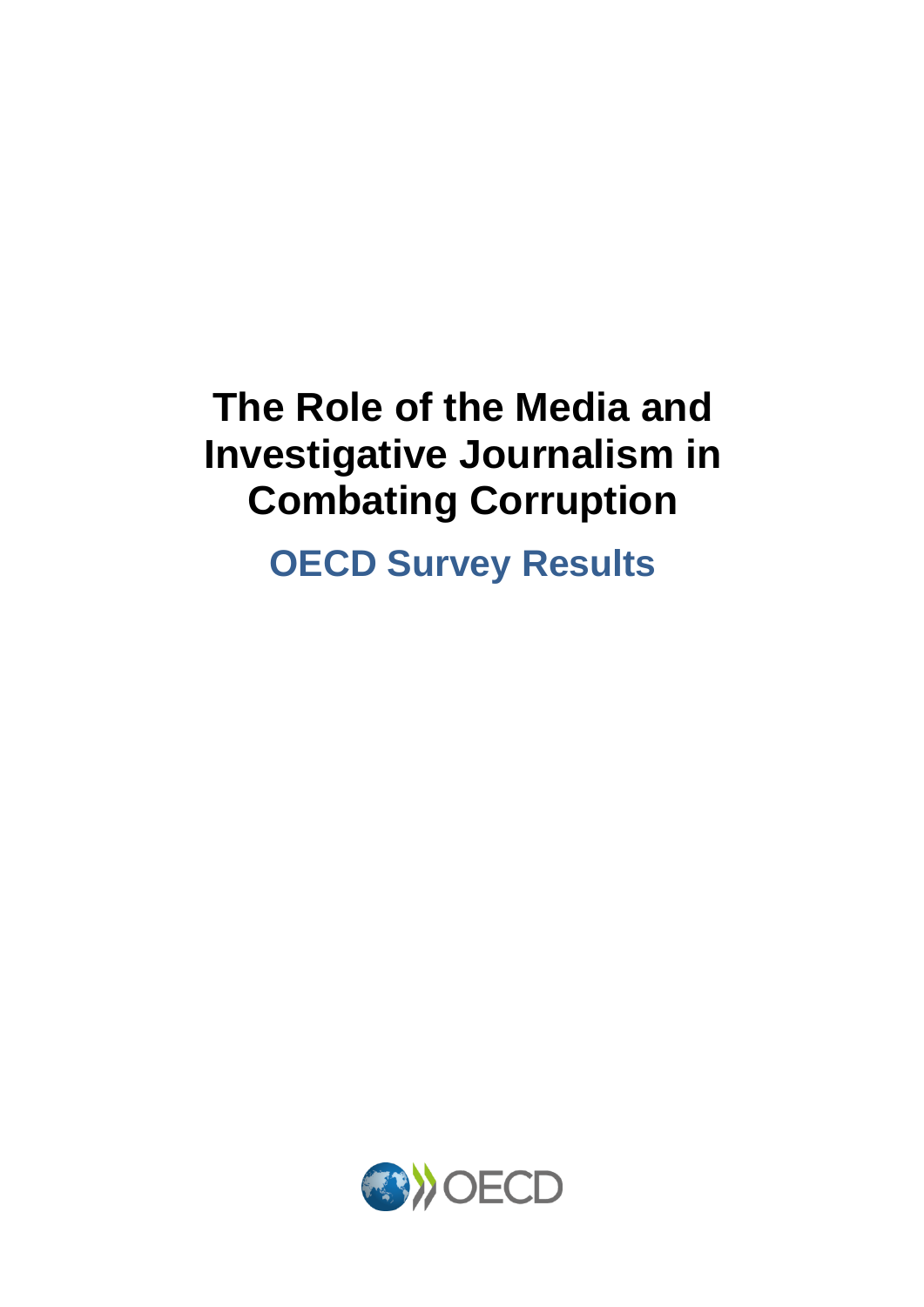#### **Scope and methodology of the OECD Survey on Investigative Journalism**

**│** 

The OECD Survey was conducted online between 12 April and 26 May 2017 and received a total of 101 responses from 43 countries. The main objective of the OECD Survey was to find out how investigative journalists uncover and investigate corruption stories and obtain their perspectives on interacting with law enforcement in foreign bribery cases. Some survey questions were optional and some allowed multiple responses, percentages have therefore been calculated for each question based on the percentage of respondents who answered that question. This explains the variations in the number of responses per question and why the percentages in some questions do not add up to 100%. Percentages have been rounded to the nearest whole number. The open-ended responses have been removed to ensure anonymity. The authors wish to express their gratitude to the International Consortium of Investigative Journalists (ICIJ), the Organised Crime and Corruption Reporting Project (OCCRP), and the Global Investigative Journalism Network (GIJN) for disseminating the OECD Survey to their membership. This document reproduces the responses received to the online survey and provides supplementary information to the OECD report on The Role of the Media and Investigative Journalism in Combating Corruption available on the OECD website: Investigative Journalism in Combating Corruption available on the OECD website: [http://www.oecd.org/corruption/the-role-of-media-and-investigative-journalism-in-combating-corruption.htm.](http://www.oecd.org/corruption/the-role-of-media-and-investigative-journalism-in-combating-corruption.htm)

This work is published under the responsibility of the Secretary-General of the OECD. The opinions expressed and arguments employed herein do not necessarily reflect the official views of the OECD or of the governments of its member countries or those of the European Union.

This document and any map included herein are without prejudice to the status or sovereignty over any territory, to the delimitation of international frontiers and boundaries and to the name of any territory, city, or area.

© OECD 2018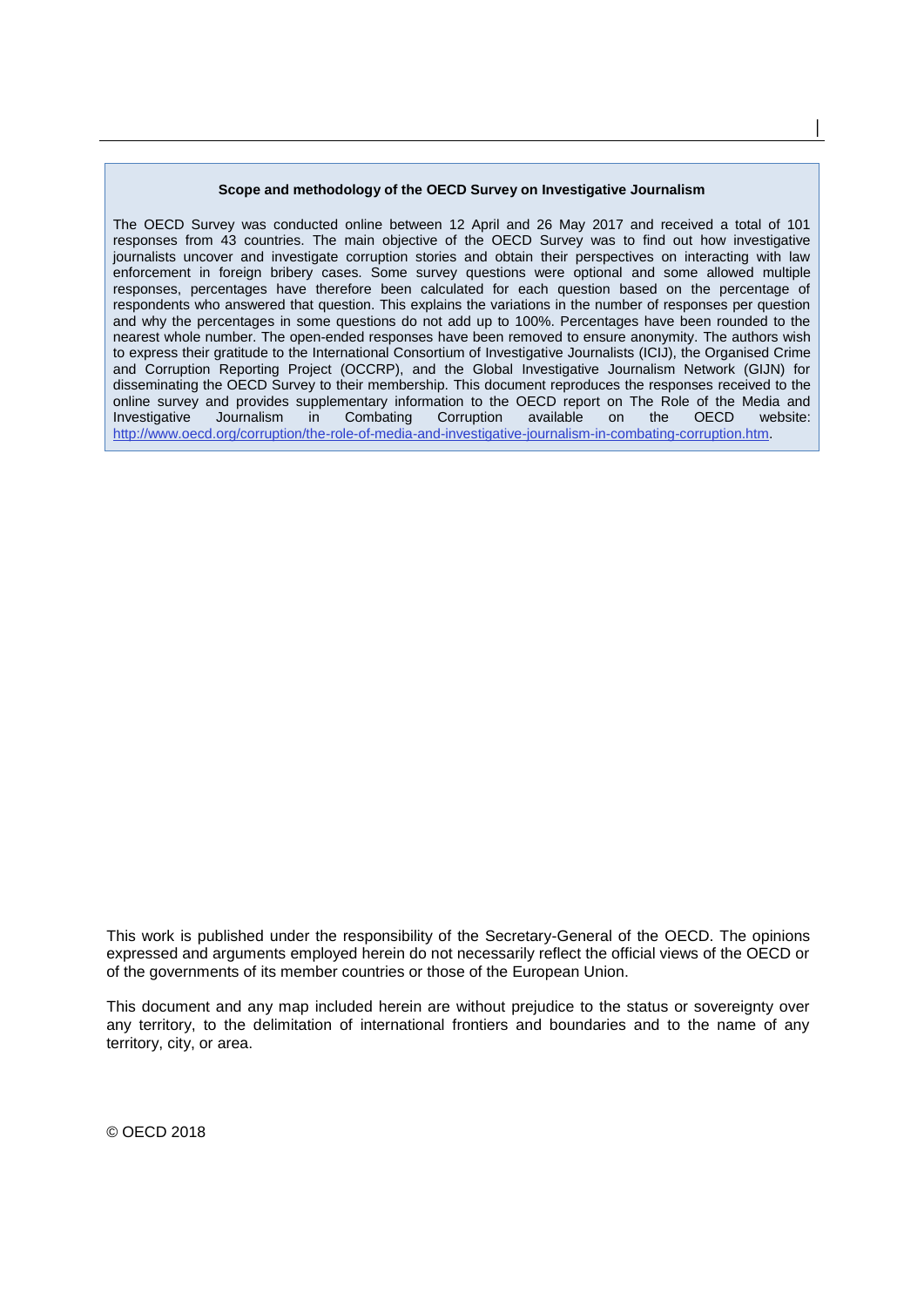| <b>Answer</b>          | <b>Count</b>   | Percentage |
|------------------------|----------------|------------|
|                        |                |            |
| <b>Albania</b>         | 1              | 0.99%      |
| Algeria                | 1              | 0.99%      |
| Andorra                | 1              | 0.99%      |
| <b>Australia</b>       | 3              | 2.97%      |
| <b>Belgium</b>         | 1              | 0.99%      |
| <b>Benin</b>           | 1              | 0.99%      |
| <b>Botswana</b>        | 1              | 0.99%      |
| <b>Brazil</b>          | 16             | 15.84%     |
| <b>Bulgaria</b>        | 1              | 0.99%      |
| Cameroon               | 1              | 0.99%      |
| <b>Costa Rica</b>      | 1              | 0.99%      |
| <b>Czech Republic</b>  | $\overline{c}$ | 1.98%      |
| <b>Denmark</b>         | $\overline{2}$ | 1.98%      |
| <b>El Salvador</b>     | 1              | 0.99%      |
| <b>Finland</b>         | 5              | 4.95%      |
| <b>France</b>          | $\overline{c}$ | 1.98%      |
| Georgia                | $\mathbf{1}$   | 0.99%      |
| Germany                | 8              | 7.92%      |
| India                  | $\overline{2}$ | 1.98%      |
| <b>Italy</b>           | 7              | 6.93%      |
| Japan                  | 1              | 0.99%      |
| Latvia                 | 1              | 0.99%      |
| Lithuania              | 3              | 2.97%      |
| <b>Malawi</b>          | 1              | 0.99%      |
| <b>Mexico</b>          | 5              | 4.95%      |
| Moldova                | 1              | 0.99%      |
| <b>Netherlands</b>     | $\overline{2}$ | 1.98%      |
| <b>New Zealand</b>     | 3              | 2.97%      |
| Nigeria                | 1              | 0.99%      |
| Norway                 | $\overline{c}$ | 1.98%      |
| <b>Pakistan</b>        | 1              | 0.99%      |
| Panama                 | 1              | 0.99%      |
| Poland                 | 1              | 0.99%      |
| <b>Russia</b>          |                | 0.99%      |
| <b>Slovak Republic</b> |                | 0.99%      |
| Slovenia               |                | 0.99%      |
| Spain                  | $\overline{2}$ | 1.98%      |
| Sri Lanka              | 1              | 0.99%      |
| <b>Sweden</b>          | 3              | 2.97%      |
| <b>Switzerland</b>     | $\overline{3}$ | 2.97%      |
| <b>Turkey</b>          | 1              | 0.99%      |
| <b>United Kingdom</b>  | 1              | 0.99%      |
| <b>United States</b>   | 6              | 5.94%      |

## **1. Which country are you based in? (101 responses)**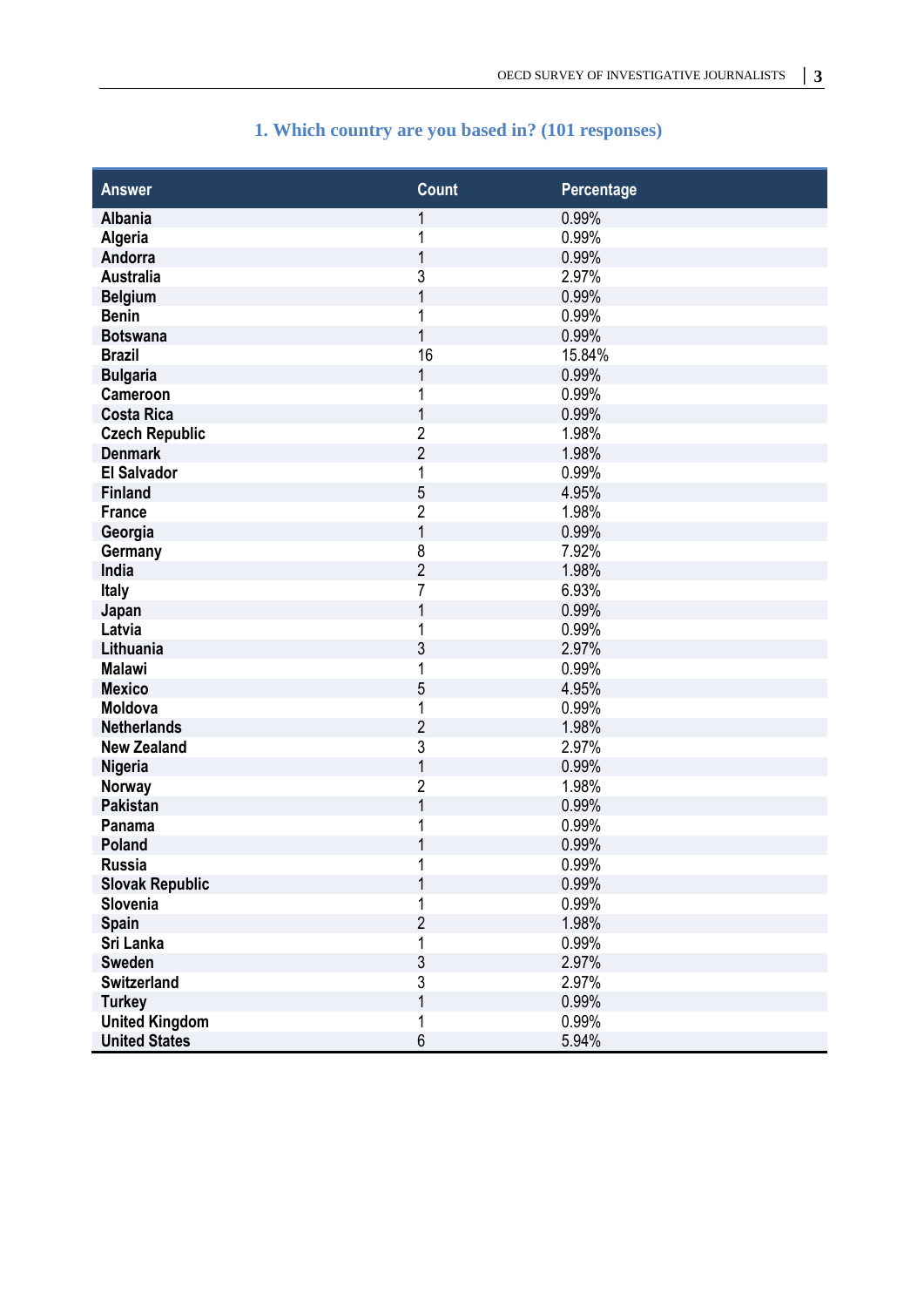#### **2. Which of the following types of corruption cases have you reported on?**



#### **3. In general, what are your first sources of information when reporting on corruption?**



#### **4. What are the main obstacles to investigating and reporting on corruption?**

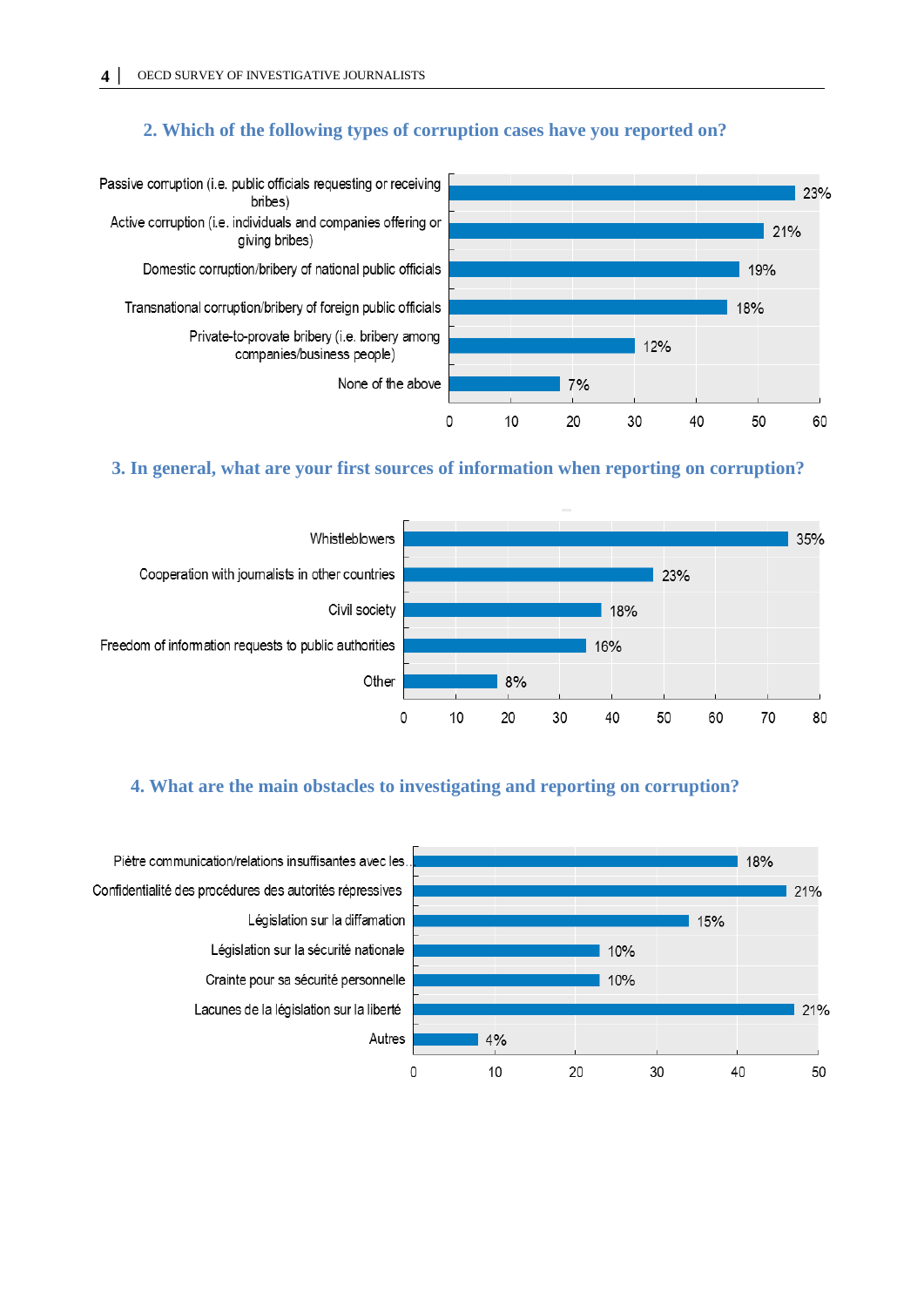

#### **5. How safe do you feel reporting on corruption cases?**





**7. Which factors led you to report to law enforcement authority with information concerning possible corruption?**

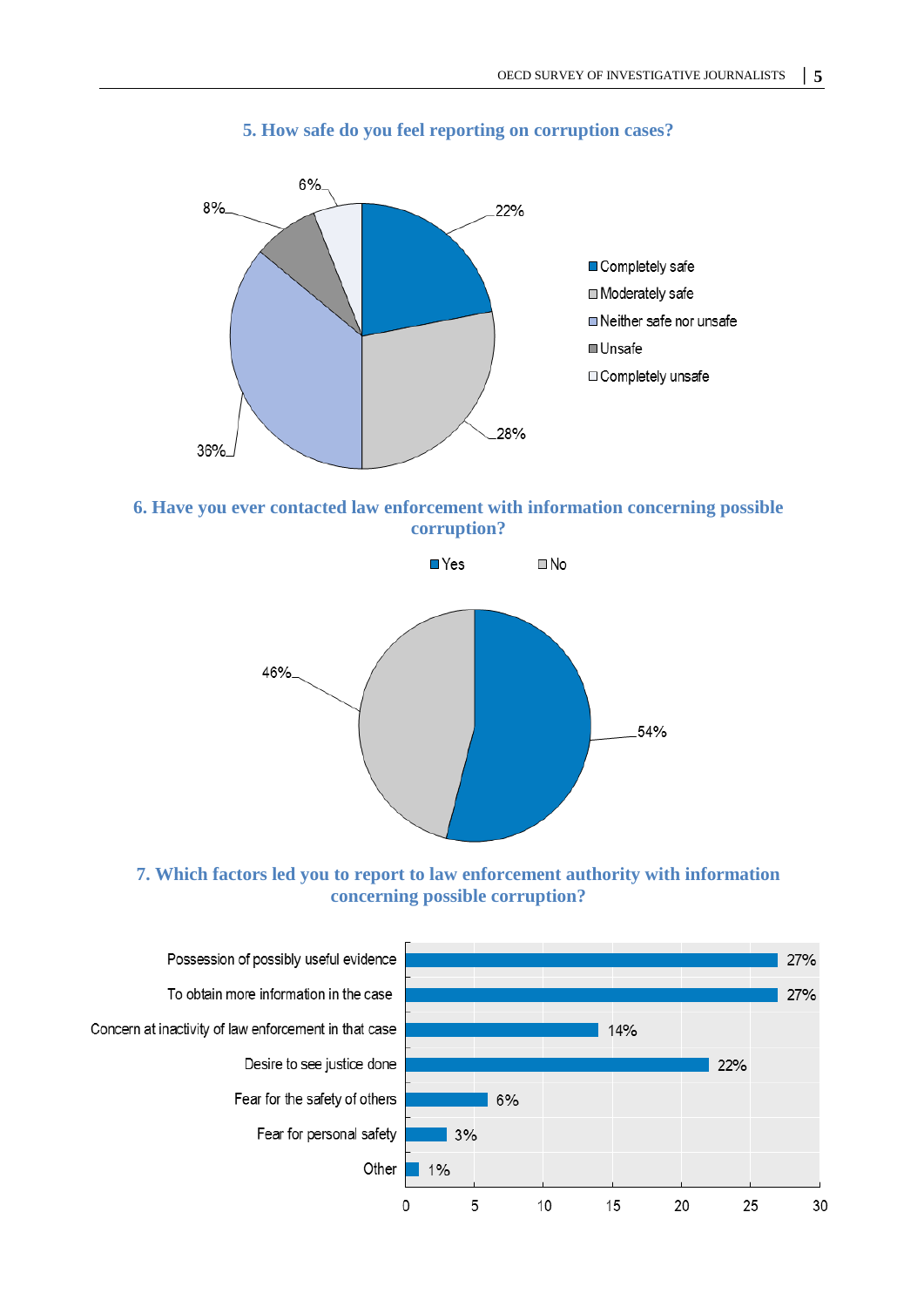### **8. Did you receive follow-up from law enforcement in response to your report?**



**9. Have you ever been contacted by law enforcement authorities in relation to a corruption story you are working on?** 



**10. If yes, have you ever declined to provide information to law enforcement authorities in corruption cases?**

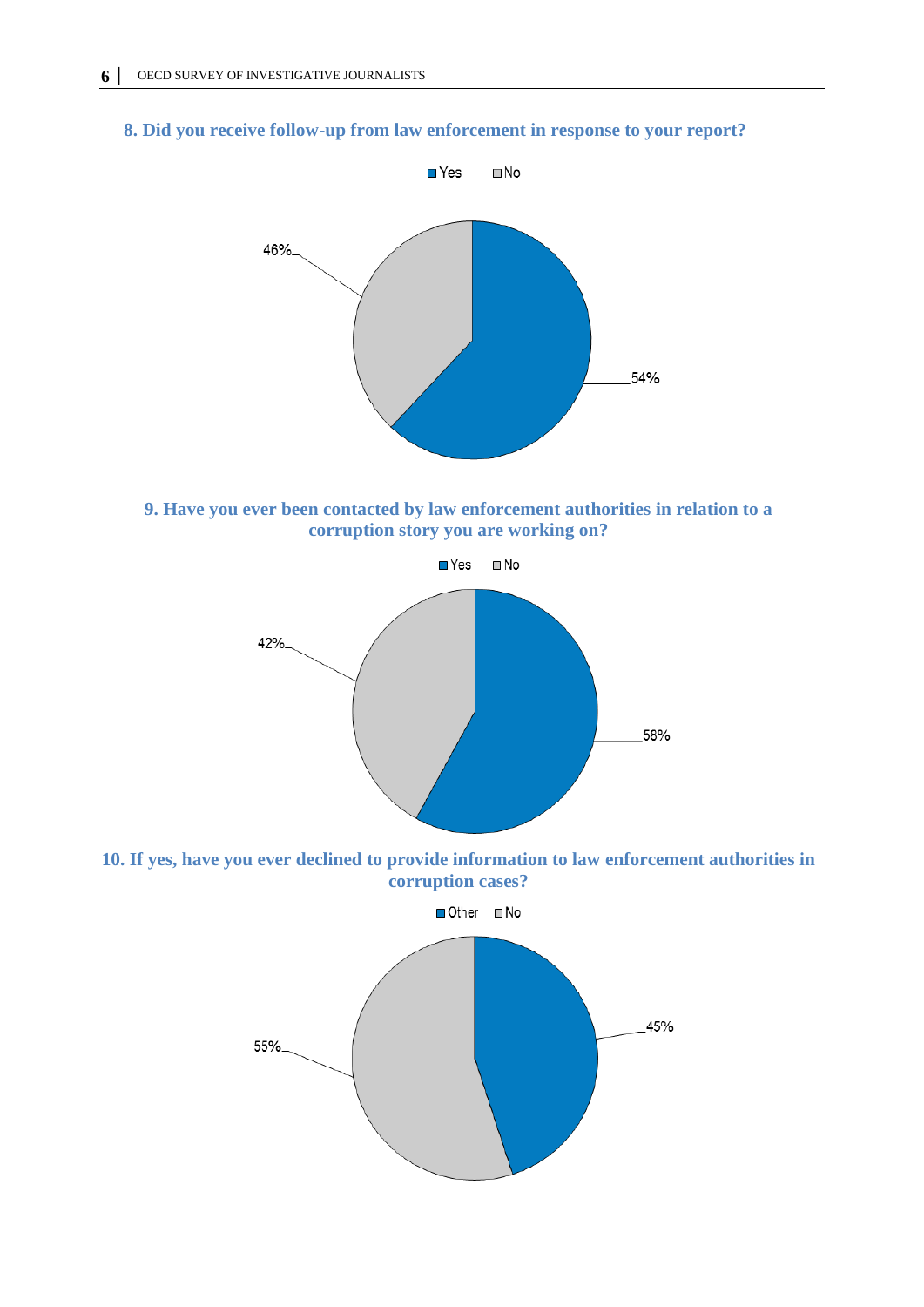

## **11. How would you describe your interaction with law enforcement authorities?**

**12. Does your country have legislation to ensure protection of sources?**